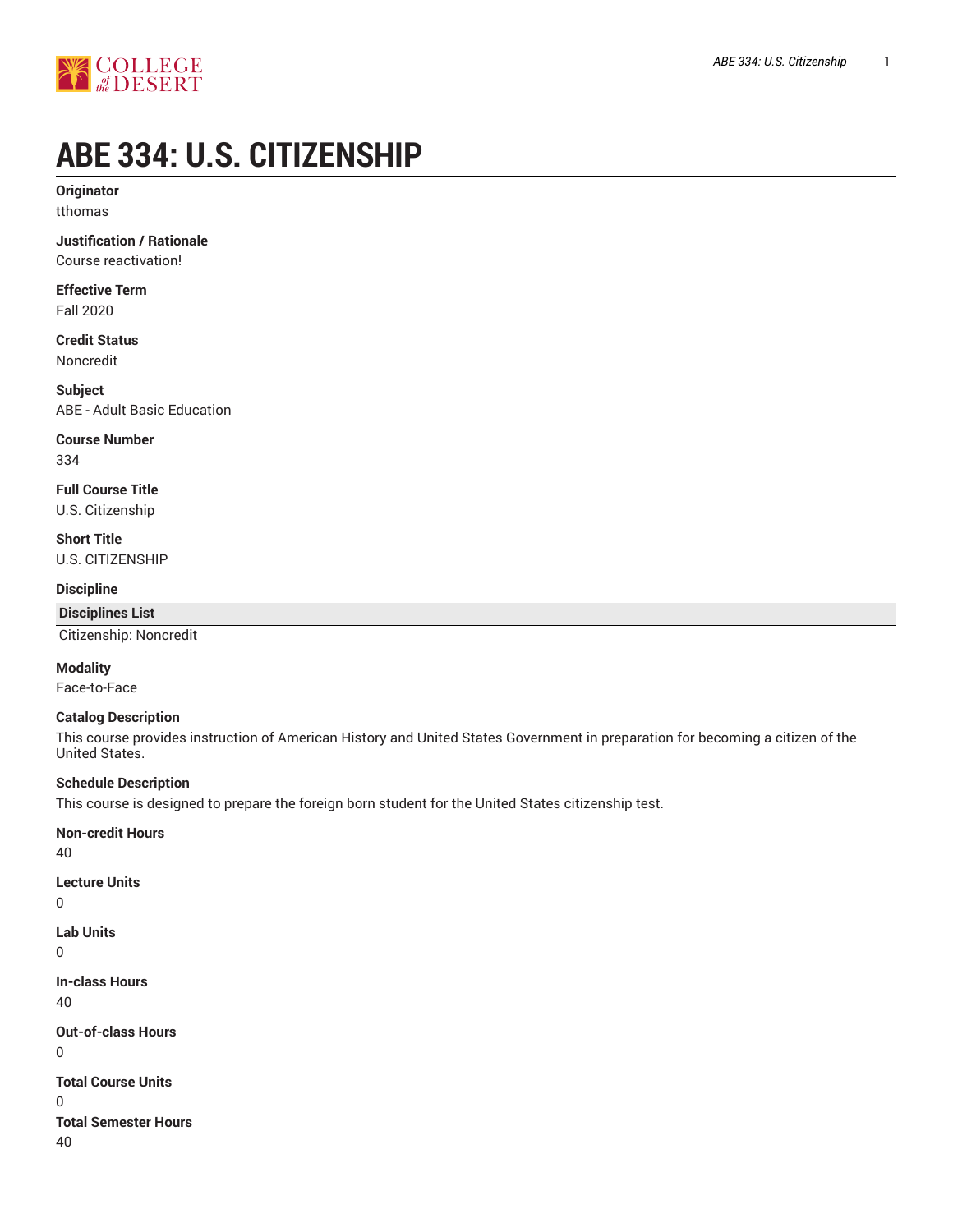

#### **Override Description**

Noncredit course

## **Required Text and Other Instructional Materials**

- **Resource Type** Book **Open Educational Resource**
- Yes

## **Author** Bliss, Bill

## **Title**

Voices of Freedom: English and Civics for U.S. Citizenship

## **Edition**

4th

## **City**

White Plains, NY

**Publisher** Pearson/Longman

**Year** 2017

### **College Level** No

**Flesch-Kincaid Level** 6.1

**ISBN #** 978-0-13-236628-1

**Resource Type** Book **Open Educational Resource**

## Yes

## **Author**

Bliss, Bill

## **Title**

Voices of Freedom, English Civics for US Citizenship, Activity Test Prep Workbook

## **Edition**

4th

## **City**

White Plains, NY

## **Publisher**

Pearson/Longman

### **Year** 2017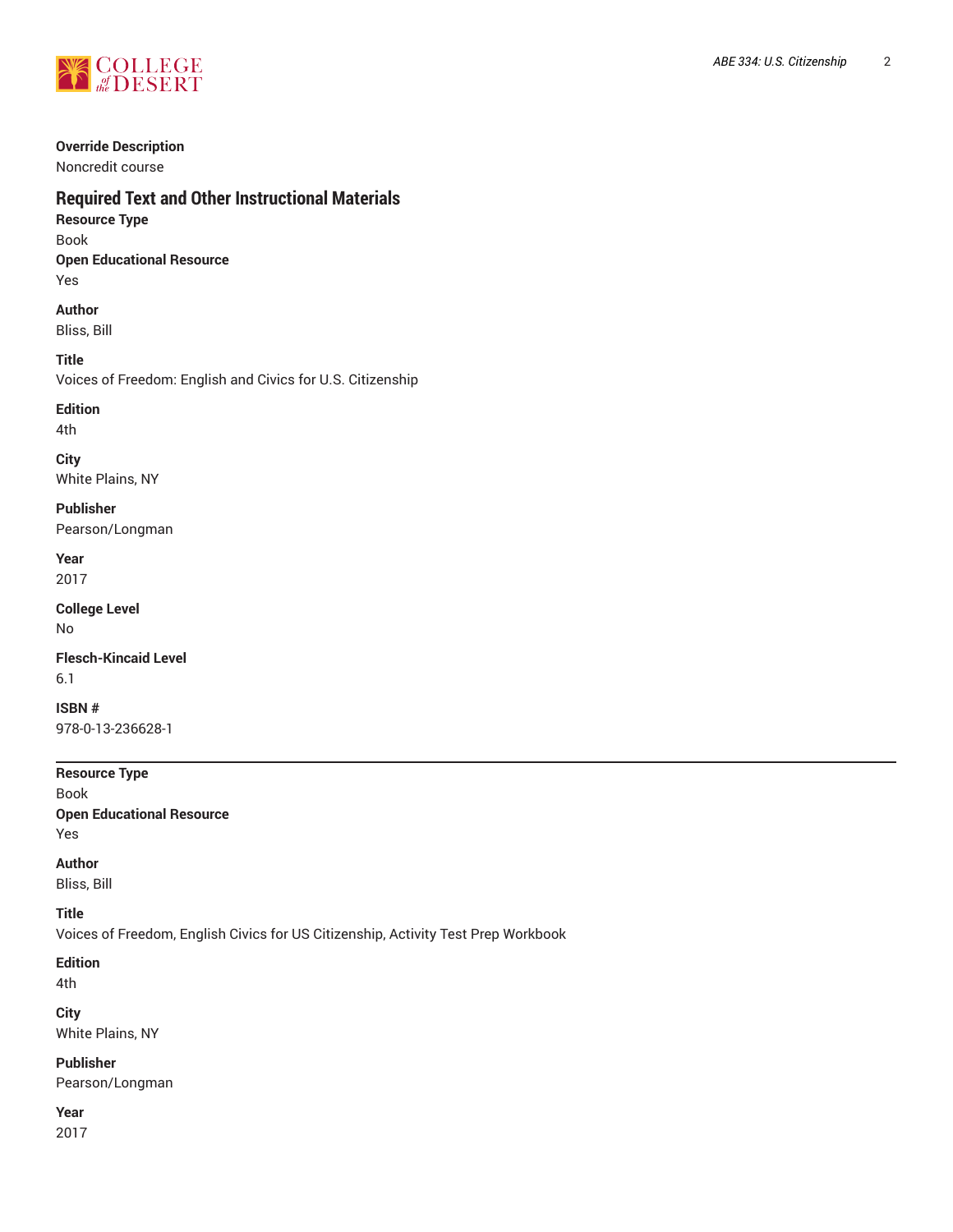

## **College Level**

No

### **Flesch-Kincaid Level** 6

## **ISBN #**

978-0-13-286206-6

|    | <b>Class Size Maximum</b> |
|----|---------------------------|
| 40 |                           |

### **Course Content**

- 1. Reading Skills
- 2. Interview Skills
- 3. Grammar Skills
- 4. Civic Engagement

## **Course Objectives**

|             | <b>Objectives</b>                                                              |
|-------------|--------------------------------------------------------------------------------|
| Objective 1 | Demonstrate the ability to complete the Application of Naturalization (N-400). |

## **Student Learning Outcomes**

|           | Upon satisfactory completion of this course, students will be able to: |
|-----------|------------------------------------------------------------------------|
| Outcome 1 | Demonstrate the skills to pass in INS Naturalization interview.        |

#### **Methods of Instruction**

| <b>Method</b>                      | Please provide a description or examples of how each instructional<br>method will be used in this course.                        |
|------------------------------------|----------------------------------------------------------------------------------------------------------------------------------|
| Demonstration, Repetition/Practice | Students recognize spoken and written English by identifying main<br>topics of conversation and responding to simple directions. |
| Role Playing                       | Role playing and simulation to demonstrate the ability to engage in<br>conversations beyond survival needs                       |
| Demonstration, Repetition/Practice | Readings in which students will learn to construct meaning from print<br>materials on familiar and unfamiliar topics             |

## **Methods of Evaluation**

| <b>Method</b>                            | Please provide a description or examples of how<br>each evaluation method will be used in this course.                                                                                                | <b>Type of Assignment</b> |
|------------------------------------------|-------------------------------------------------------------------------------------------------------------------------------------------------------------------------------------------------------|---------------------------|
| Oral and practical examination           | Presentations which will be evaluated based on the<br>student's ability to express simple statements and<br>questions using previously learned vocabulary and<br>grammar                              | In Class Only             |
| Mid-term and final evaluations           | Exams and tests, including CASAS testing.                                                                                                                                                             | In Class Only             |
| Group activity participation/observation | class work which will be evaluated based on the<br>student's ability to produce related sentences in a<br>paragraph format on personal topics and complete<br>increasingly difficult authentic forms. | In Class Only             |

## **Assignments**

#### **Other In-class Assignments**

1) In class elections

### **Other Out-of-class Assignments**

1) Visit city hall or town government office. Take a tour of building, learn about services.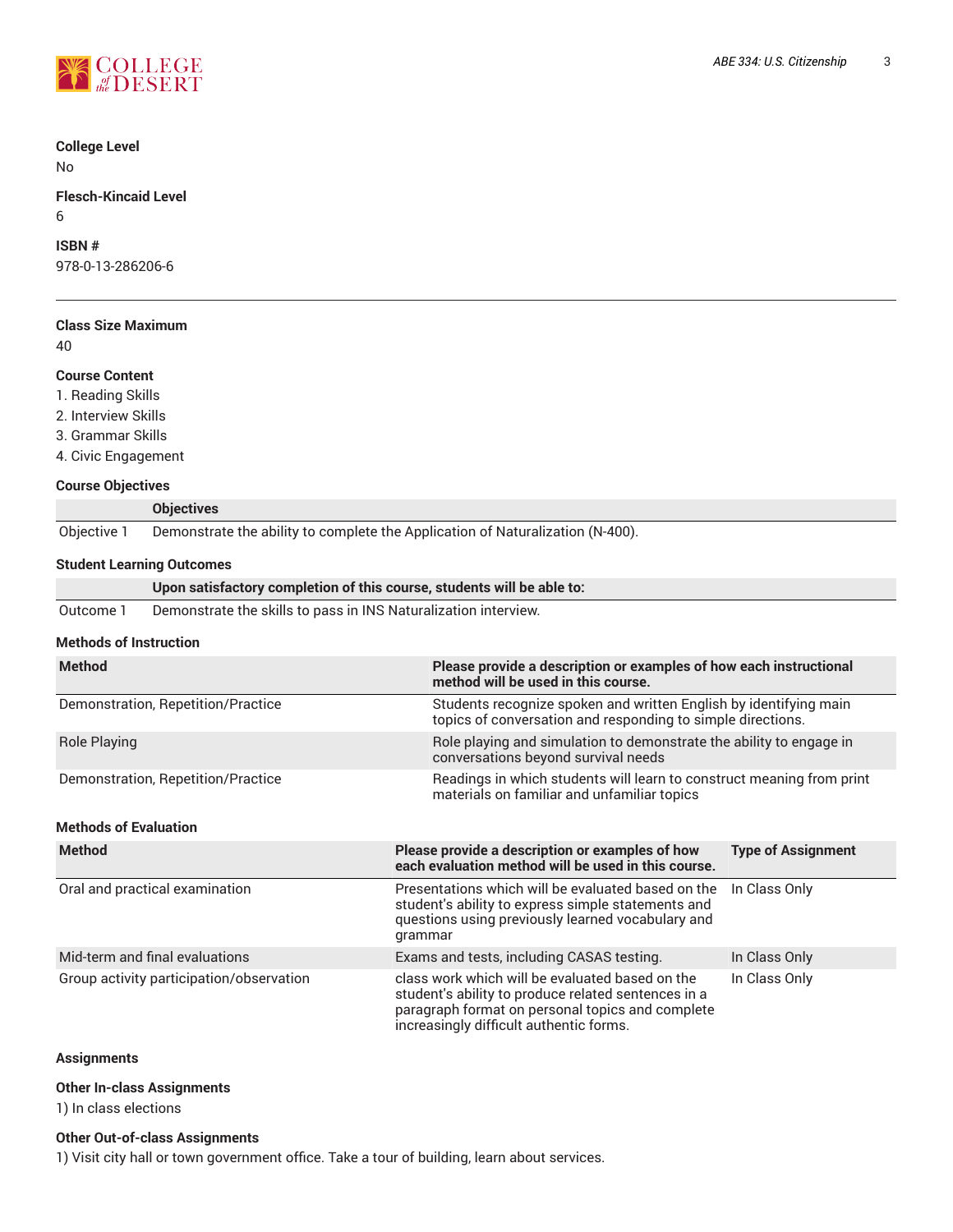

2) Visit local government's website and be prepared to discuss information discovered.

3) Visit local supermarket and be prepared to discuss and answer questions about the supermarket.

## **Grade Methods**

Pass/No Pass Only

## **MIS Course Data**

**CIP Code** 33.0102 - American Citizenship Education.

**TOP Code** 493090 - Citizenship (and ESL Civics)

**SAM Code** E - Non-Occupational

**Basic Skills Status** Not Basic Skills

**Prior College Level** Not applicable

**Cooperative Work Experience** Not a Coop Course

**Course Classification Status** Non-Enhanced Funding

**Approved Special Class** Not special class

**Noncredit Category** Citizenship for Immigrants

**Funding Agency Category** Not Applicable

**Program Status** Stand-alone

**Transfer Status** Not transferable

**Special Characteristics Code Descriptor** Citizenship for Immigrants

**Allow Audit** No

**Repeatability** Yes

**Repeatability Limit** NC **Repeat Type** Noncredit

**Justification** Non Credit Course